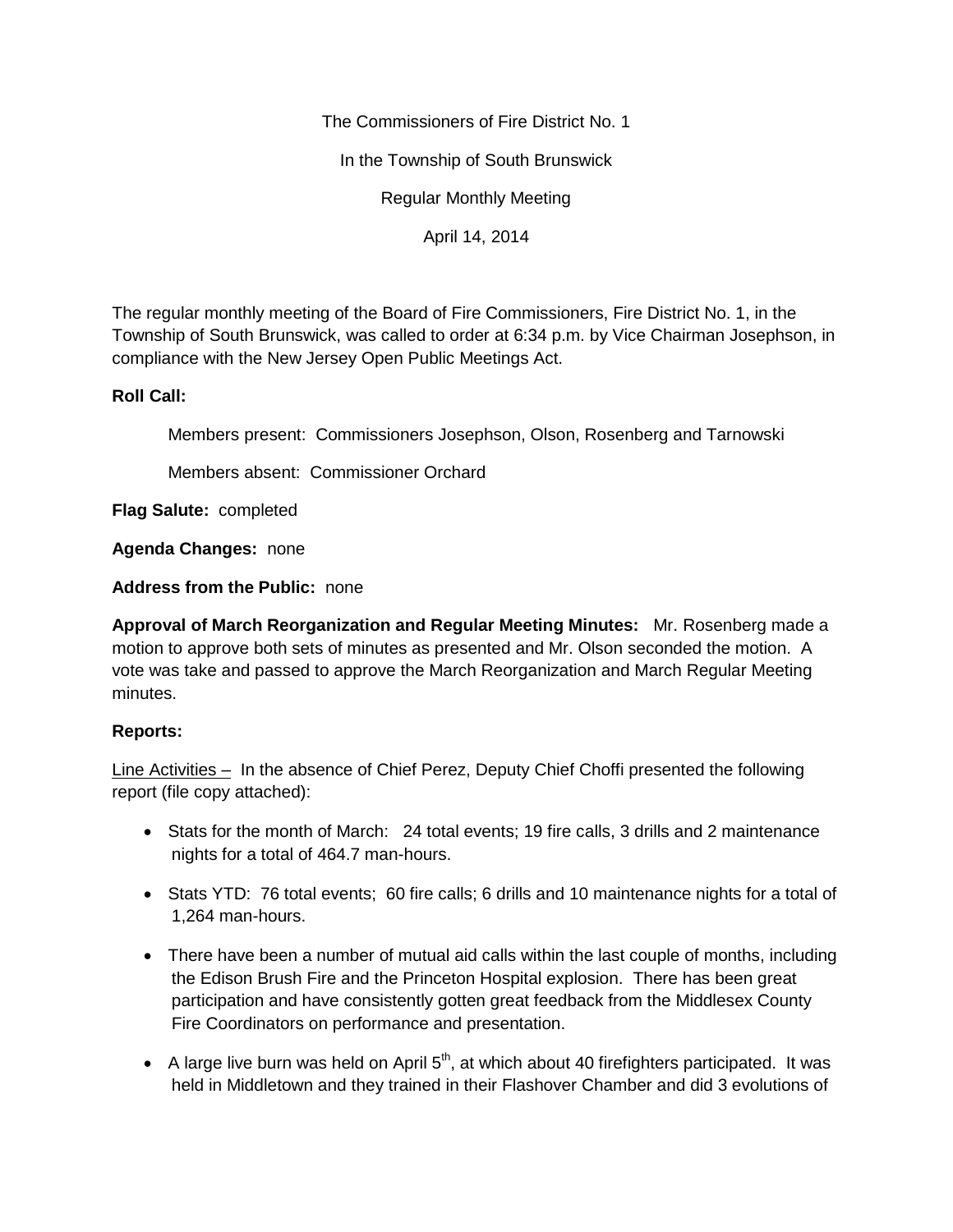live burns their tower. Kendall Park took a lot the of its apparatus and it was a good event.

- The Chief and another member of the Company attended a week-long foam training seminar in Texas. They practiced live burn exercises and classroom work. Areas of foam training included refinery, shipboard and car fire foam operations. As there are a number of refineries in Middlesex County, the Fire Company will be getting more training. This training was paid by the County.
- The Brush Truck is moving along, however, there are a number of areas that need to be completed. It is scheduled to be lettered next week and then hopefully, it will be on-site within two weeks, for a final inspection by the Chief and Deputy Chief. Training will be held on its operation and also operation during a brush fire call.
- There was a fire call yesterday afternoon, at which, one firefighter suffered an ankle injury. He was transported to Princeton Hospital for x-rays and no break showed up. It was an arson fire and the investigation is still pending, however, two people were charged with third-degree arson.

President's Report – Mr. Josephson recapped some of the Deputy's report and noted that new training has been developed by the Training Committee. This Committee is made up of a cross-section of members and they have developed a number of training models, including a "competition" between groups within the Fire Company.

Treasurer's Report/Voucher List – Mr. Rosenberg presented the report (file copy attached) and noted that the LOSAP payment is included. Mr. Rosenberg noted that due to the length of time it has taken to get the Brush Truck, other vendors, not just Absolute, will be used in the future. After review of the Voucher List, Mr. Tarnowski made a motion to approve the List as presented and Mr. Olson seconded the motion. A vote was taken and passed.

Secretary – Mr. Olson had nothing to report.

Fire Coordinator – Mr. Rosenberg presented Mr. Perez's report as follows:

- 1. Quotes were received for landscaping at Station 23: Progressive (current vendor) came in at \$7900; Spilatore Co. at \$3390 and Alan Landscaping at \$3384. The decision was made to contract with Alan Landscaping for lawn mowing only.
- 2. Jack Burke, a charter member, passed away. All insurance paperwork was submitted and the widow should receive a check this coming week.
- 3. Mr. Perez would like to enter into a maintenance agreement to inspect and maintain the building exhaust system. The cost per year is \$556 and includes 20% off parts.
- 4. On April 22<sup>nd</sup> at 4:45 p.m, there will be a preliminary meeting with the Auditor to review the Audit regarding the 2013 Audit.